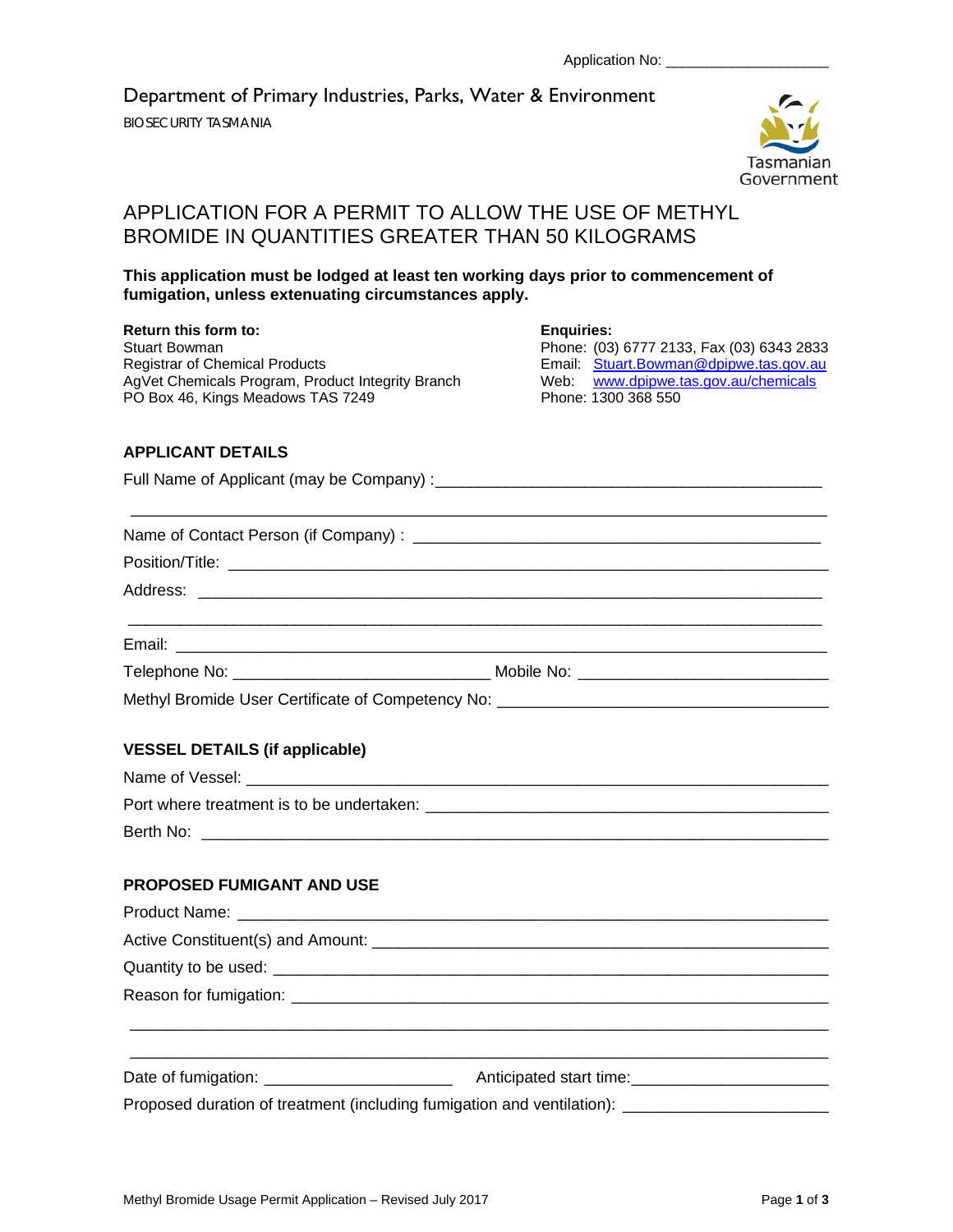# APPLICATION FOR PERMIT TO USE > 50KG METHYL BROMIDE

#### **CATEGORY OF PERMIT APPLIED FOR (please tick)**

Category 1 (low risk involving methyl bromide recapture technology):

Category 2 (high risk not involving methyl bromide recapture technology):

## **SUPPORTING INFORMATION**

This application must be accompanied by the following:

- Copy of the label conditions for the product to be used in the fumigation, as set by the *Australian Pesticides and Veterinary Medicines Authority;*
- Copy of the material safety data sheet for the product to be used;
- Copy of the comprehensive risk assessment, management and emergency response plan prepared in relation to the fumigation activity;
- Copy of notifications to Department of Health and Human Services, port authority, local council and emergency services.

If this application is for a Category 2 permit, it must also be accompanied by:

- Evidence that a range of alternative options (including recapture of the methyl bromide) have been considered and the reasons why these methods have not been deemed appropriate in this circumstance; and
- Evidence that the planned fumigation activity can be undertaken safely. That is,
	- (i) satisfy the mandatory requirements of the *AQIS Methyl Bromide Fumigation Standard Version 1.6 March 2011*;
	- (ii) meet the requirements of the *Australian Standard General Fumigation Procedures (AS 2476 – 2008)*;
	- (iii) employ appropriate minimum buffer zones, do not exceed tolerable exposure limits (TELs), monitor air quality during ventilation and ensure air quality monitoring equipment is of the required standard; and
	- (iv) comply with the conditions for shipboard fumigations set out by the *International Maritime Organisation* (MSC.1/Circ. 1264, 27 May 2008) (if applicable).

## **Privacy Statement**

Personal information will be collected from you for the purpose of granting a **Permit for the use of methyl bromide in quantities greater than 50 kilograms** to provide a commercial service using agricultural chemical products. This information will be used by DPIPWE for determining the relevant application and may be used for other purposes permitted by the *Agricultural and Veterinary Chemicals (Control of Use) Act 1995*. Failure to provide this information may result in your application not being able to be processed. Your personal information will be used for the primary purpose for which it is collected, and may be disclosed to courts and other agencies authorised to collect it. Your basic personal information may also be disclosed to other public sector bodies where necessary for the efficient storage and use of the information. Personal information will be managed in accordance with the *Personal Information Protection Act 2004* and may be accessed by the individual to whom it relates on request to DPIPWE.